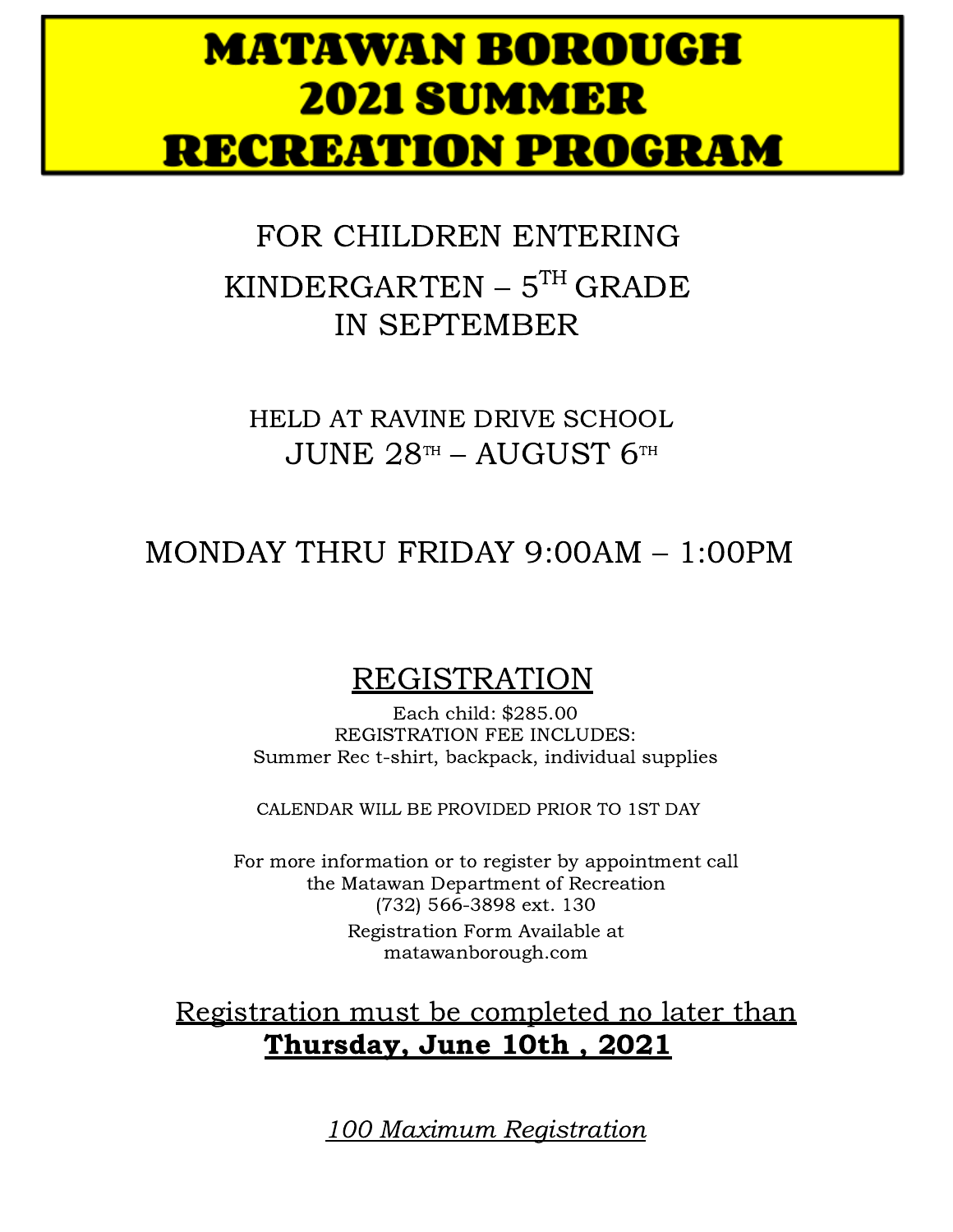Dear Parents and/or Guardians, Summer, 2021

The Summer Recreation Staff would like to welcome your child to the Matawan Summer Recreation Program to be held at Ravine Drive School. The program begins on Monday June 28th and ends on Friday, August 6th . The program meets Monday thru Friday from 9:00am until 1:00pm RAIN OR SHINE.

Please be aware that your child's attendance at Matawan Recreation Summer Program is conditional with the following rules and regulations:

• Children are to be dropped off to the designated area for their age group in the morning. It is very important that you notify your child's counselor if someone other than the designated persons will be picking up your child. If your child is going to be picked up by someone other than a parent, legal guardian, or someone designated by you on your child's registration form, we ask that you inform the counselor that morning. No child will be released or allowed to leave the program without prior written parental/legal guardian consent. It is imperative that all parents understand and comply with these rules in order to ensure the wellbeing and safety of your child.

• Please make sure that your child is picked up promptly at 1:00pm. The cost of the program does not include paying counselors over time for picking your child up late. Additionally, many of our counselors have secondary jobs and other responsibilities that do not allow them to stay past 1:00pm. Therefore, all parents will be charged a \$20.00 late fee for picking your child up past 1:00pm, and an additional \$10.00 fee for every ½ hour that they are late. If a child's parents, legal guardian, or designated driver cannot be reached, and has not made an effort to contact Recreation Staff an hour after the program has ended, the Matawan Police Department and the Division of Youth and Family Services will be notified.

• **IMPORTANT** - If you have instructions regarding specific individuals who are NOT to come into contact with your child please notify the Program Director, Alanna Zeller.

• Due to heat and humidity, please send extra drinks with your child. We recommend freezing a water bottle so that the drink stays cool for a longer period of time. Please write your child's name on the bottle in permanent marker to avoid confusion.

• Please apply sunblock on your children every morning. We spend a lot of time outdoors and some children can get sunburned even on overcast days and we do not provide sunscreen at the program.

• We request parents send light paper bag lunches with your child's name and the grade they are going into. We do not have refrigeration available for lunch.

• All program participants will receive a T-shirt and backpack to keep individualized supplies in. These will be stored at Matawan Recreation in the child's designated room.

• Please do not allow your child to bring in treasured, expensive, or potentially dangerous toys or games to the program. Do not allow your child to bring electronics (i.e. cell phones, ipods, video games etc…) Please double check any backpacks, or bags that they bring to the program. Remind your child that any unauthorized items will be confiscated by staff and will be returned to the child's parent or legal guardian at the end of the day. We are not responsible for lost or stolen personal items.